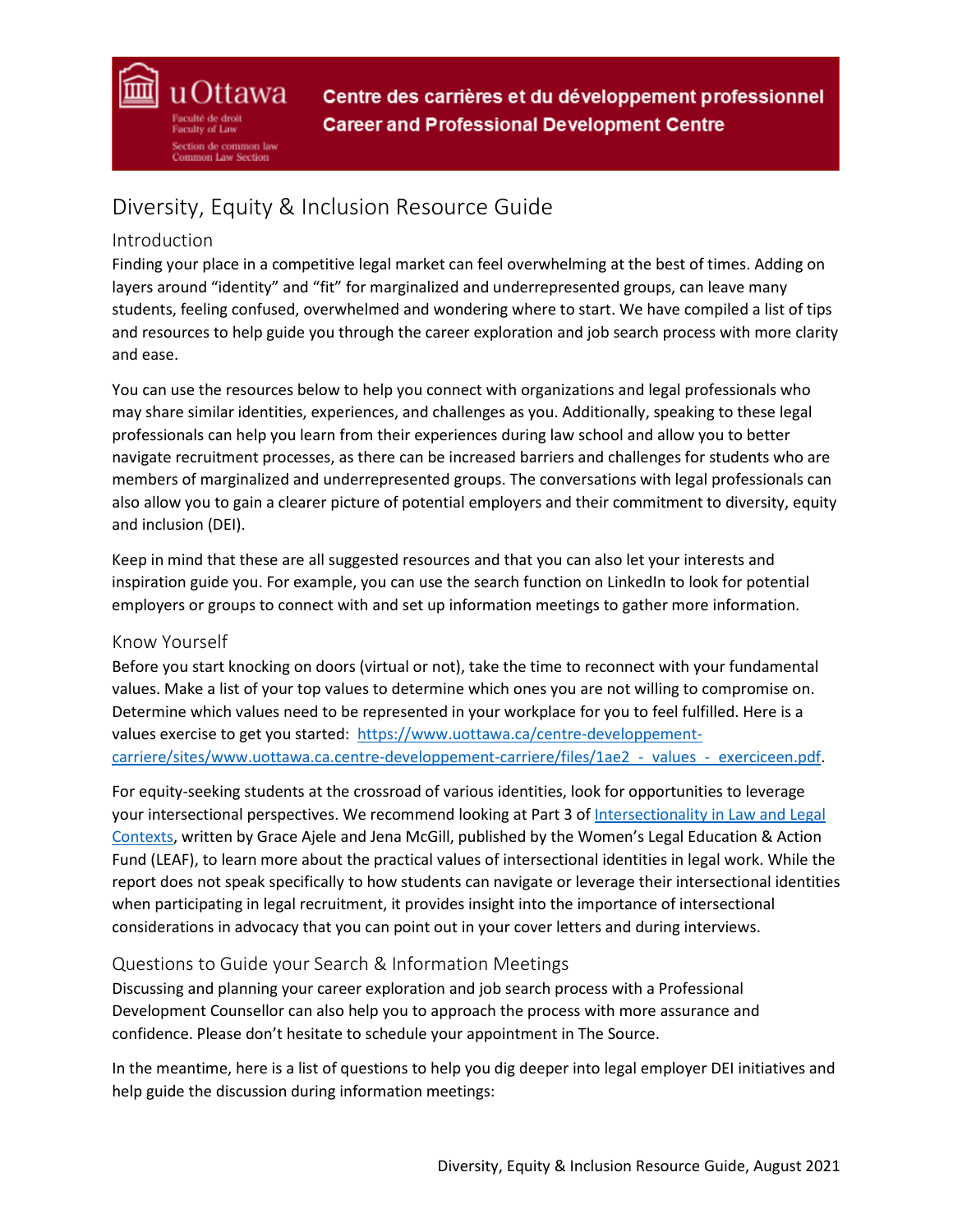

#### Recruitment

Has the employer advertised in BIPOC or 2SLGBTQ+ professional publications?

Does the employer participate in community activities to enhance its name recognition among BIPOC, disabled, and 2SLGBTQ+ populations?

Is the employer offering diversity-related scholarships to law students?

Do recruiting methods include going beyond grades and looking at the personal struggles and specific hardships diverse students have overcome?

#### Retention

How well does the employer retain diverse talent once employees are at the organization? What strategies are used?

What kind of support does the employer offer to "diverse" students and employees?

Does the employer actively cultivate an inclusive environment so that their diverse employees feel comfortable? For example, training programs on unconscious and subtle biases to create a welcoming working environment for diverse employees.

### Ranking

Are women, BIPOC, 2SLGBTQ+, and disabled employees represented in significant numbers in the following roles of an organization: managing partners, hiring partners, CEOs, chief operating officers (COOs), vice presidents, practice group leaders, diversity and inclusion professionals, and other law firm management roles?

### **Directories**

### [DiversityCanada.com](https://diversitycanada.com/listing.pdf)

Directory of some 400 equal opportunity employers

### [Eluta.ca](https://www.eluta.ca/)

A job search engine capable of searching through Canada's top 100 employers. One of the categories for top employers is: "Canada's Best Diversity Employers".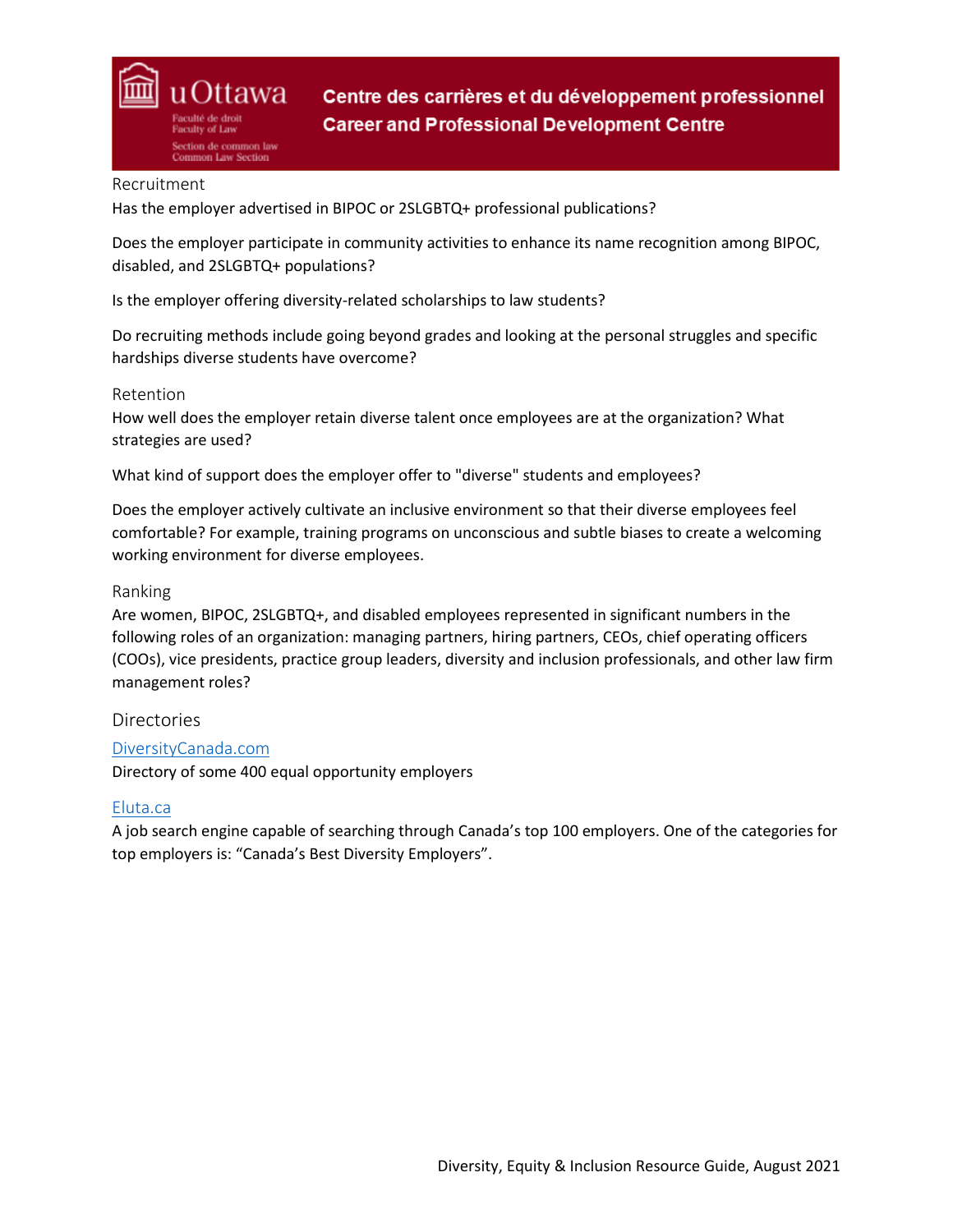u Ottawa Faculty of Law section de common law Common Law Section

Centre des carrières et du développement professionnel **Career and Professional Development Centre** 

### [NALP CDLE](https://www.nalpcanada.com/index.cfm)

When searching for potential employers on the NALP Canadian Directory of Legal Employers, consult the "diversity & inclusion" section of each employer's profile. Note any observations: Are they committed to diversity, equity and inclusion? If so, are the Equity, diversity and inclusion initiatives in line with your needs?



#### [NALP Directory](https://www.nalpdirectory.com/index.cfm)

On the American NALP Directory of Legal Employers, they collect more detailed demographic information including information about race ethnicity and sexual orientation. This information can be useful when assessing fit at a global or international firm.

| Practice<br>Areas                                    | <b>Basic</b><br>Information                 |                          | Lawyer<br>Demographics      | Compensation &<br>Benefits |                          | Partnership &<br>Advancement |  | Recruitment &<br>Hiring | Hours & Work<br>Arrangements |                |
|------------------------------------------------------|---------------------------------------------|--------------------------|-----------------------------|----------------------------|--------------------------|------------------------------|--|-------------------------|------------------------------|----------------|
| Pro Bono/Public<br>Interest                          |                                             | Diversity &<br>Inclusion | Professional<br>Development |                            | Workplace<br>Environment |                              |  |                         |                              |                |
| Dentons US LLP - New York, New York                  |                                             |                          |                             |                            |                          |                              |  |                         |                              | $\overline{f}$ |
| http://www.dentons.com<br><b>Lawyer Demographics</b> |                                             |                          |                             |                            |                          |                              |  |                         |                              | y              |
| View All Sections   Hide All Sections                |                                             |                          |                             |                            |                          |                              |  |                         |                              | in             |
| + Attorney Numbers<br>- Racial/Ethnic Demographics   |                                             |                          |                             |                            |                          |                              |  |                         |                              | Þ              |
| + Organization-wide                                  |                                             |                          |                             |                            |                          |                              |  |                         |                              | 8              |
| $+$ Latinx                                           |                                             |                          |                             |                            |                          |                              |  |                         |                              | $\prec$        |
| $+$ White                                            |                                             |                          |                             |                            |                          |                              |  |                         |                              | È              |
|                                                      | + Black or African American                 |                          |                             |                            |                          |                              |  |                         |                              |                |
| $+$ Asian                                            | + Native Hawaiian or Other Pacific Islander |                          |                             |                            |                          |                              |  |                         |                              |                |

### Groups and Associations

### [Association of Law Firm Diversity Professionals](https://alfdp.com/)

A not-for-profit association of law firm professionals working in the area of diversity and inclusion. See member firms and upcoming events. You can also follow the LI group.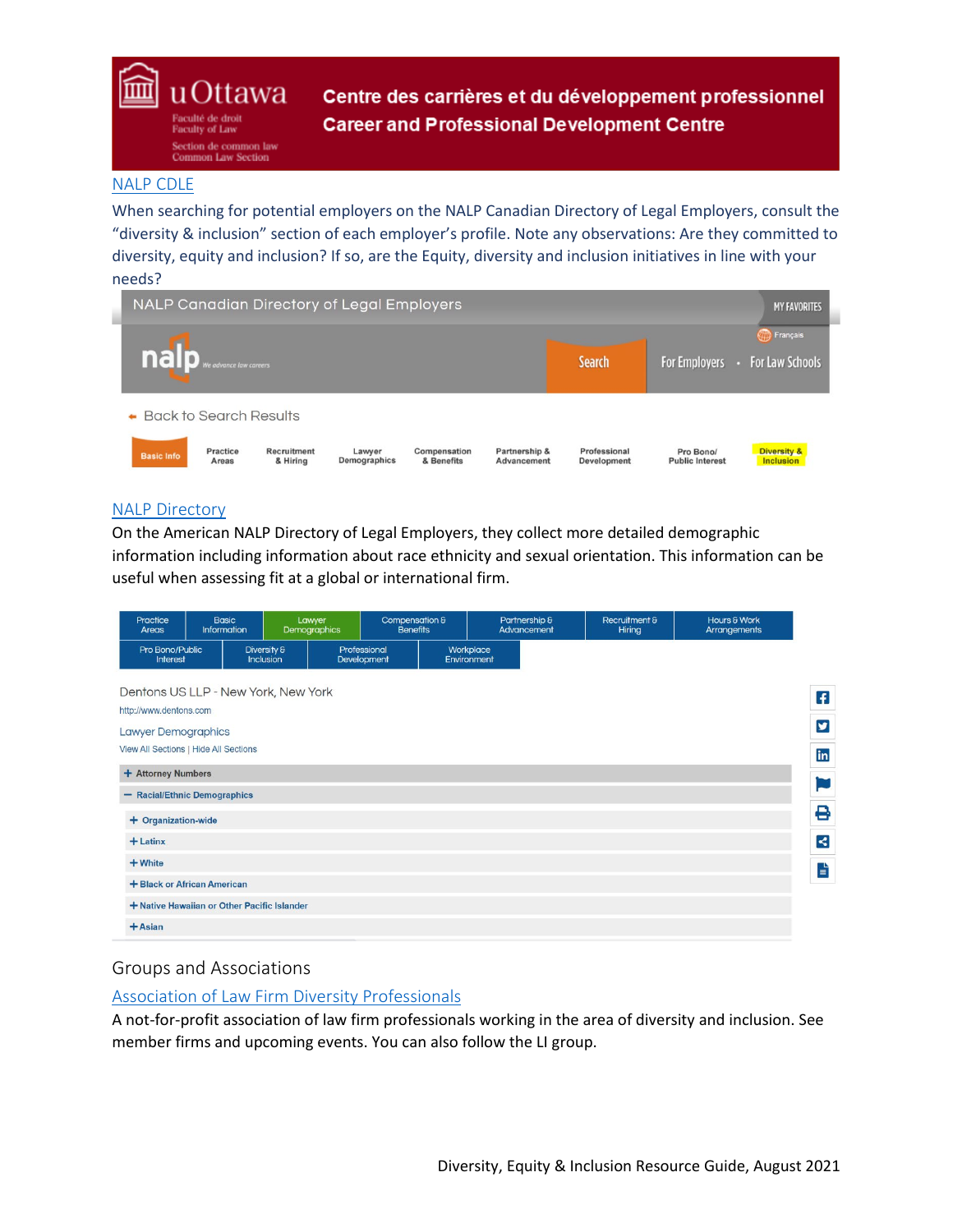

# [CBA Sexual Orientation and Gender Identity Community Section \(SOGIC\)](https://www.cba.org/Sections/Sexual-Orientation-and-Gender-Identity-Community/About)

Works to address the needs and concerns of lesbian, gay, bisexual, transgender and two-spirited people within the CBA.

### [CBA Women Lawyers Forum](https://www.cba.org/Sections/Women-Lawyers/About)

An inclusive space for women lawyers to share experiences, build skills and advocate for change in the legal profession and Canadian society. Strives to apply a gender-informed and intersectional lens to their work.

### [National GC Network](https://www.nationalgcnetwork.ca/who-we-are)

Black, Indigenous and People of Colour Lawyers Leading the Way.

### [OBA Equality Committee](https://www.oba.org/Sections/Committees/Special-Committees/Equality-Committee)

The Committee has a mandate to examine the impact of race, ancestry, place of origin, colour, ethnic origin, citizenship, creed, sex, sexual orientation, gender identity, gender expression, age, marital status, family status or disability on the OBA's by-laws, electoral processes, policies, submissions, and activities.

### [OBA Sexual Orientation and Gender Identity Law Section](https://www.oba.org/Sections/Sexual-Orientation-and-Gender-Identity-Law)

Focus is on the substantive equality rights of lesbians, gay men, bisexuals, transgendered and twospirited people – through advocacy and education. A vital forum for exchange.

### **[OutBüro](https://outburo.com/)**

LGBTQ corporate equality and business ratings/reviews by LGBTQ employees and consumers/clients.

### [Roundtable of Diversity Associations –](https://tlaonline.ca/site/community/roda) "RODA"

Toronto Lawyers Association ("TLA") and other diverse seeking lawyers associations came together to discuss the DiverseCity Report, in particular the disproportionately low number of visible minority leaders in the legal profession. Contains a list of 20 participating associations/organizations.

### [Start Proud \(OutOnBayStreet\)](https://outonbayst.ca/)

Start Proud facilitates the professional development of Lesbian, Gay, Bisexual, Transgender, Queer & Ally (LGBTQA+) students as they transition from school to career in order to build a national network within the LGBTQA+ community.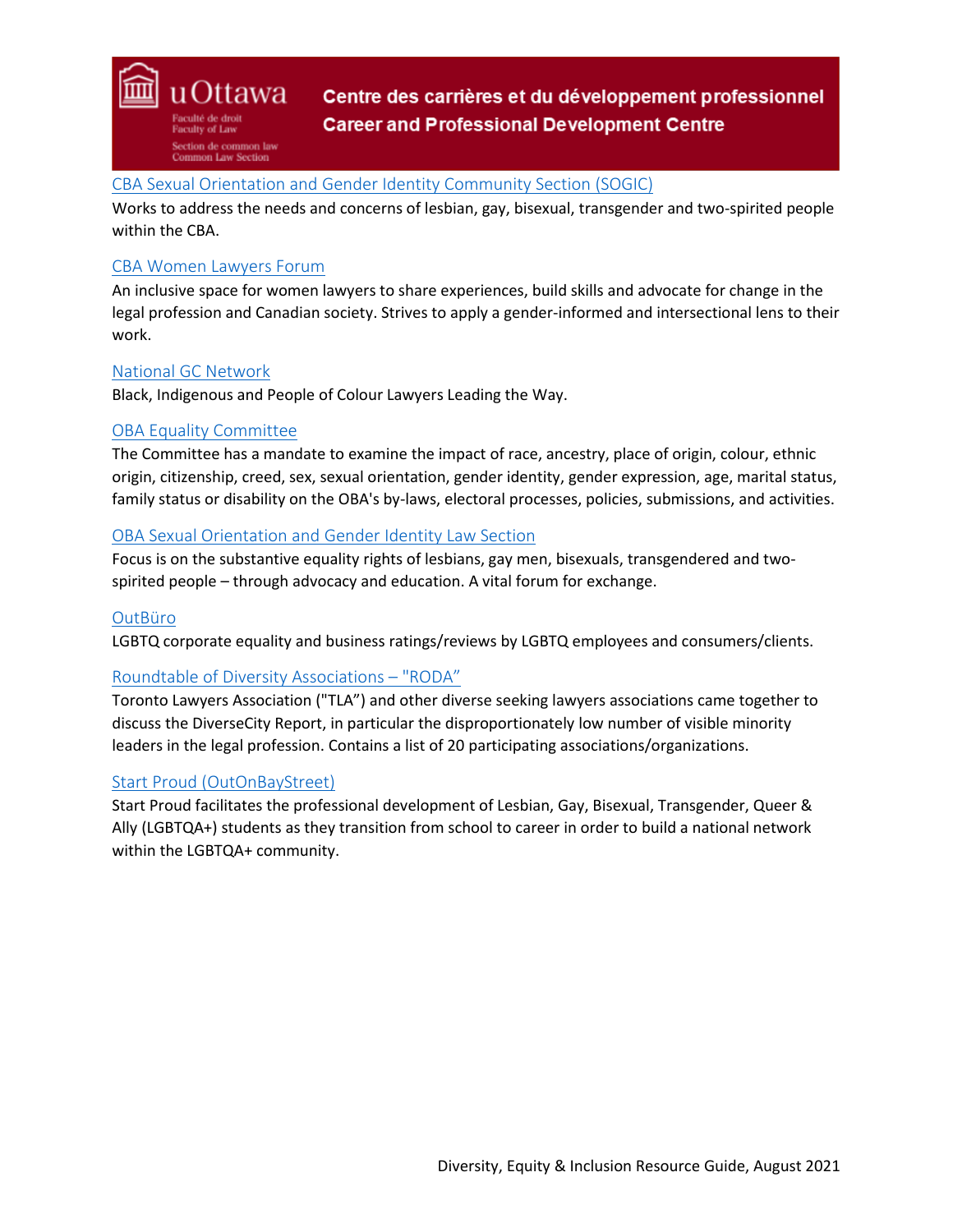## LinkedIn Groups

uOttawa

tion de common law Common Law Section

Association of Law Firm Diversity Professionals Canadian Association of Black Lawyers Canada's LGBT+ Chamber of Commerce Federation of Asian Canadian Lawyers Filipino-Canadian Lawyers Network Ontario LGBTQ2+ Chamber of Commerce Women General Counsel Canada Young Bay Street Professionals

# Mentorship Programs

# [BLSA Legal Mentorship program](https://www.blsaottawa.com/student-lawyer-faq)

The program facilitates student-lawyer mentorship by pairing Black law students with a Black legal professional who will be committed to mentoring them throughout the academic year.

# [Federation of Asian Canadian Lawyers](https://on.facl.ca/committees/mentorship/)

Our annual speed mentoring event, the Mentor-A-Thon, takes place in the first quarter of every year. Student members have the chance to connect with experienced members of the bar through a speed mentoring session.

# [First Generation Network Mentorship Program](https://firstgenerationnetwork.ca/get-involved/)

Our Mentorship Program aims to alleviate some of the disadvantages faced by first generation law students. We aim to alleviate this disadvantage by connecting first generation students with mentors who are established professionals in the legal community.

# [Global Lawyers Connect Mentorship Program](https://glcanada.org/get-involved/mentorship/)

GLC's mentorship program supports NCA students or ITLs who are looking to secure and/or complete their articles.

# [Programme de mentorat AJEFO](https://www.ajefo.ca/juristes/mentorat)

Pilot mentoring project to encourage the next generation of French-speaking justice professionals in Ontario.

# Competitions & Awards

# [Canada's Best Diversity Employers](https://www.canadastop100.com/diversity/)

This site lists the winners of Canada's Best Diversity Employers competition in alphabetical order. Several law firms and public sector legal employers appear in the list. You can also consult archived lists from previous years.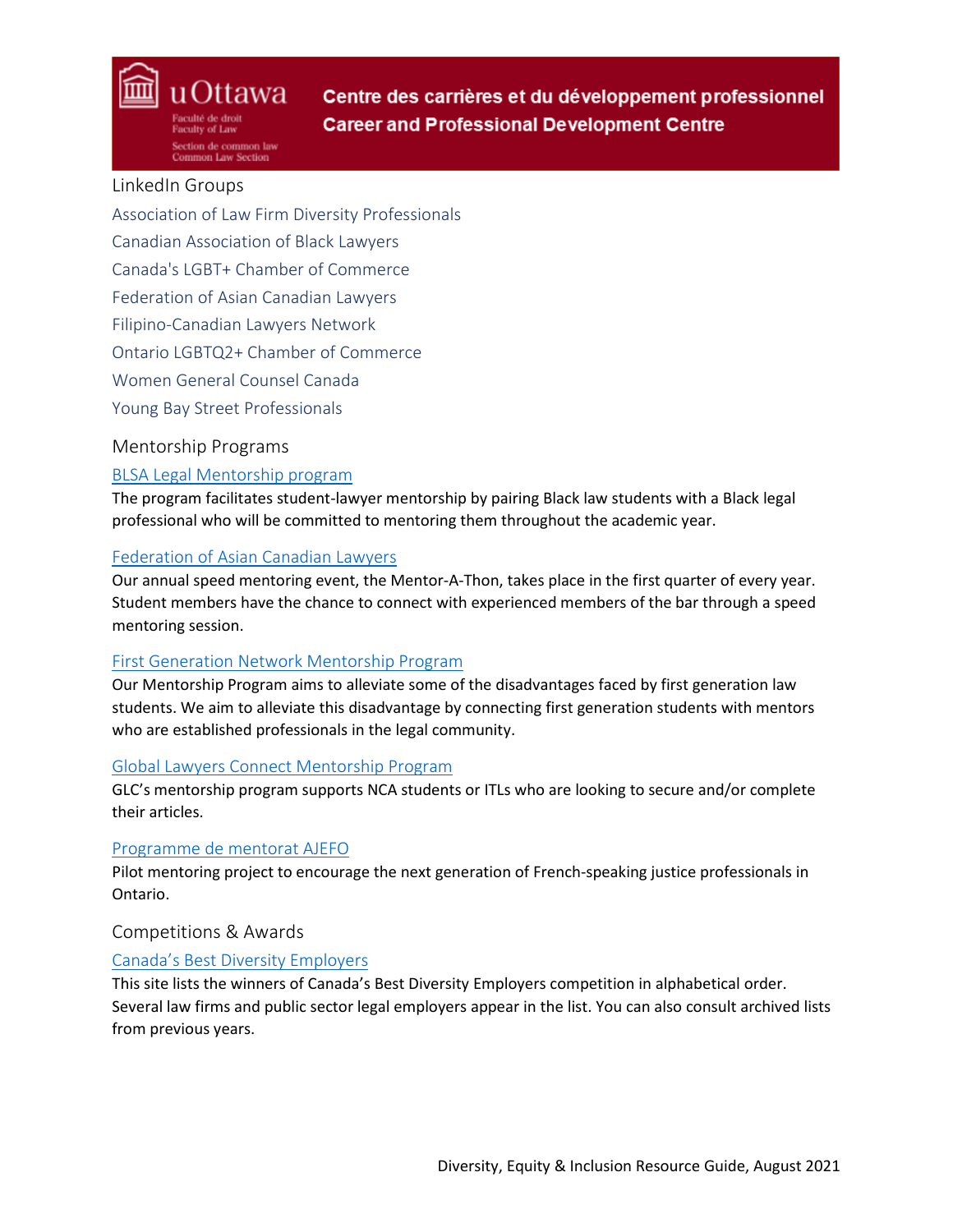

### [Canadian Law Awards](https://www.lawawards.ca/)

From year to year several awards under the special awards category focus on diversity and inclusion and trailblazing women. Check out the winner for the current and previous years as well as the nominees.

### [Lexpert Rising Star Awards](https://risingstarscanada.com/)

Leading lawyers under 40. Look for diversity among the leading lawyer award recipients.

### [LinkedIn Top Voices 2020: Equity in the Workplace](https://www.linkedin.com/pulse/linkedin-top-voices-2020-equity-workplace-caroline-fairchild)

Connecting with some of the top voices in equity on LinkedIn can be a good way to start identifying groups, newsletters, individuals and initiatives supporting EDI.

### LSO Awards – [Laura Legge Award](https://lso.ca/about-lso/medals,-awards-and-honours/law-society-awards/the-laura-legge-award)

The Laura Legge Award recognizes women lawyers from Ontario who have exemplified leadership within the profession. See current and past recipients.

### Student Groups on Campus

Connecting with other law students and clubs at the Faculty of Law can be a good way of learning more about recruitment and potential employers, while also building connections. Upper year law students have been in the same position as you and can offer up helpful advice, especially when it comes to any questions or concerns you may have. You may be able to connect with students who were successful in landing a position with an employer that you are interested in and can listen to their experiences.

The Indigenous Law Student Governance (ILSG) is the recognized co-government of Common Law students, along with the Common Law Student Society (AÉCLSS). Both governments provide resources intended for our diverse student body.

Student Governments [Indigenous Law Students Governance \(ILSG\)](https://www.ilsguottawa.org/about) Facebook :<https://www.facebook.com/groups/ilsguottawa> Email: [ilsg@uottawa.ca](mailto:ilsg@uottawa.ca)  One of the two recognized student governments within the Common Law Section.

[Association étudiante de Common Law / Common Law Student Society \(AÉCLSS\)](https://www.aeclssuottawa.ca/)

Facebook :<https://www.facebook.com/aeclssuottawa>

Email: [aeclss@uottawa.ca](mailto:ilsg@uottawa.ca) 

One of the two recognized student governments within the Common Law Section.

AÉCLSS houses many clubs that represent students with different identities. Below is a list of clubs that you can join or reach out to for support and advice during law school.

### [Asian Law Student Students' Society \(ALSS\)](https://www.facebook.com/groups/alss.uottawa)

Email: [alss.uottawa@gmail.com](mailto:alss.uottawa@gmail.com)

The Asian Law Students' Society (ALSS) provides law students with support and a channel of solidarity throughout law school.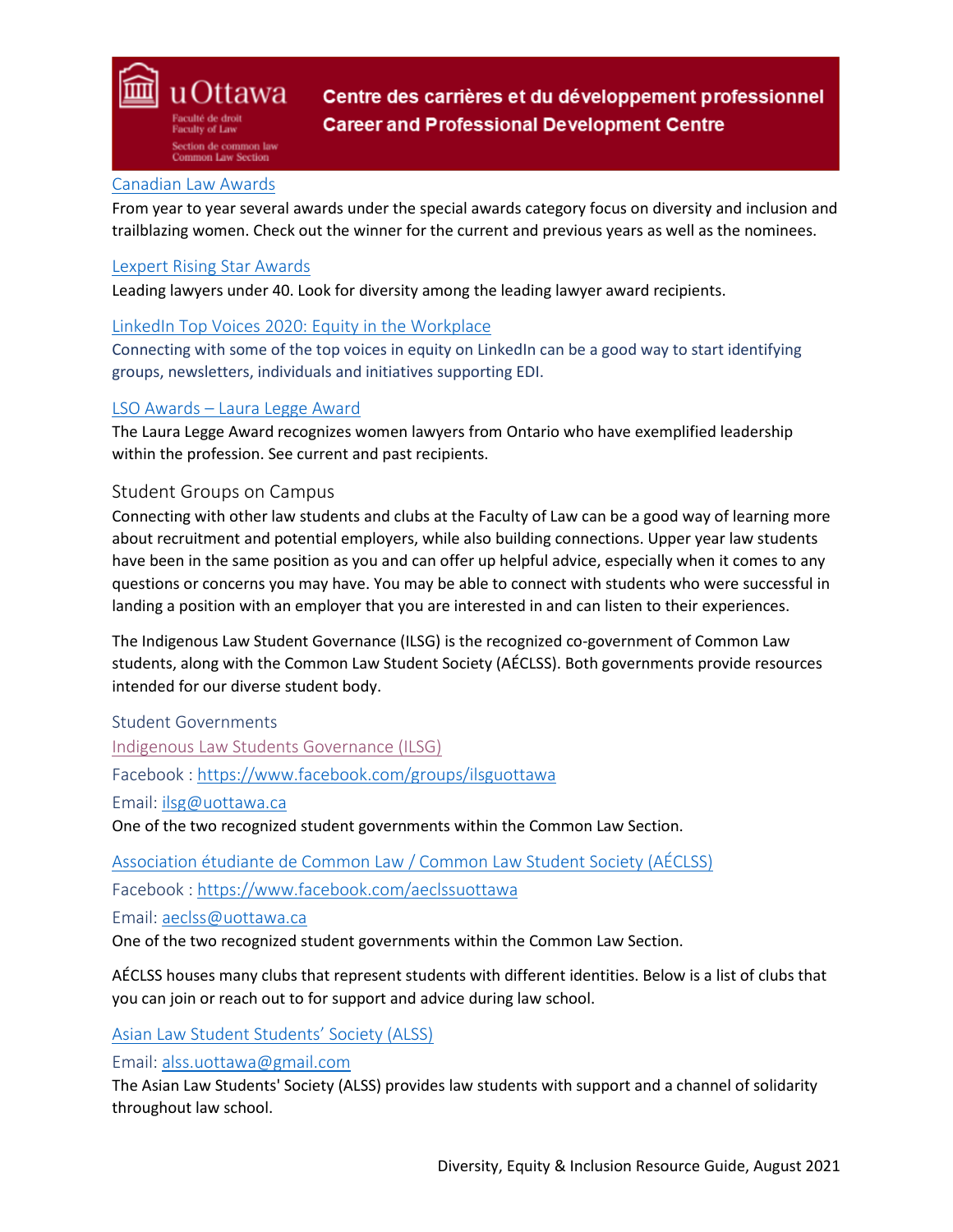[Black Law Students' Association \(BLSA\)](http://www.blsaottawa.com/)

Facebook:<https://www.facebook.com/BLSAOttawa>

### Email: [ottawa.blsa@gmail.com](mailto:ottawa.blsa@gmail.com)

uOttawa

tion de common law **Common Law Section** 

The BLSA Ottawa is committed to creating academic and professional development opportunities for Black students in order to promote diversity and inclusion within law school and the legal profession.

### [Jewish Law Students Association \(JLSA\)](https://www.facebook.com/Jewish-Law-Students-Association-of-Ottawa-JLSA-104090051000118/about/?ref=page_internal)

Fostering Jewish life on campus for University of Ottawa law students.

### [Latin American Law Student Association \(LALSA\)](https://www.facebook.com/groups/209893396092048/)

### Email: [lalsacanada@gmail.com](mailto:lalsacanada@gmail.com)

We are a group of law students who have an interest in Latin America, Latin American Law, Latin American issues or all of the above - you don't have to be latino(a) to share your interests with us!

### [Mature Students in Law Association \(MSILS\)](https://www.facebook.com/groups/154999331222290/)

### Email: [ottawamaturestudents@gmail.com](mailto:ottawamaturestudents@gmail.com)

The Mature Students in Law Society (the Society) aims to provide a supportive and friendly place for mature law students and their unique needs. The Society does not distinguish or have any age criteria anyone can be a member.

### [Middle Eastern Law Student Association \(MELSA\)](https://www.facebook.com/melsaottawa/)

#### Email: [melsa.uottawa@gmail.com](mailto:melsa.uottawa@gmail.com)

MELSA's mission is to raise awareness about Middle-Eastern affairs, and to foster a social network with the faculty's diverse student associations.

### [Ottawa Hellenic Law Students Association \(OHLA\)](https://www.facebook.com/groups/OHLSA)

Email: [ohlsauottawa@gmail.com](mailto:ohlsauottawa@gmail.com)

### **[OUTLaw](https://uottawaoutlaw.ca/)**

### Email: [outlaw@uottawa.ca](mailto:outlaw@uottawa.ca)

OUTLaw's mission is to create a safe space for LGBTQ+ identified University of Ottawa law students and their allies where they can engage in discussion, network, and promote awareness within the law school community.

### [Regroupement Etudiant De Common Law En Français \(RECLEF\)](http://reclef.weebly.com/)

### Email: [reclef.uottawa@gmail.com](mailto:reclef.uottawa@gmail.com)

The mission of the Regroupement étudiant de common law en français ("Réclef") is to represent the interests of Francophone and Francophile students in the University of Ottawa's French Common Law Program.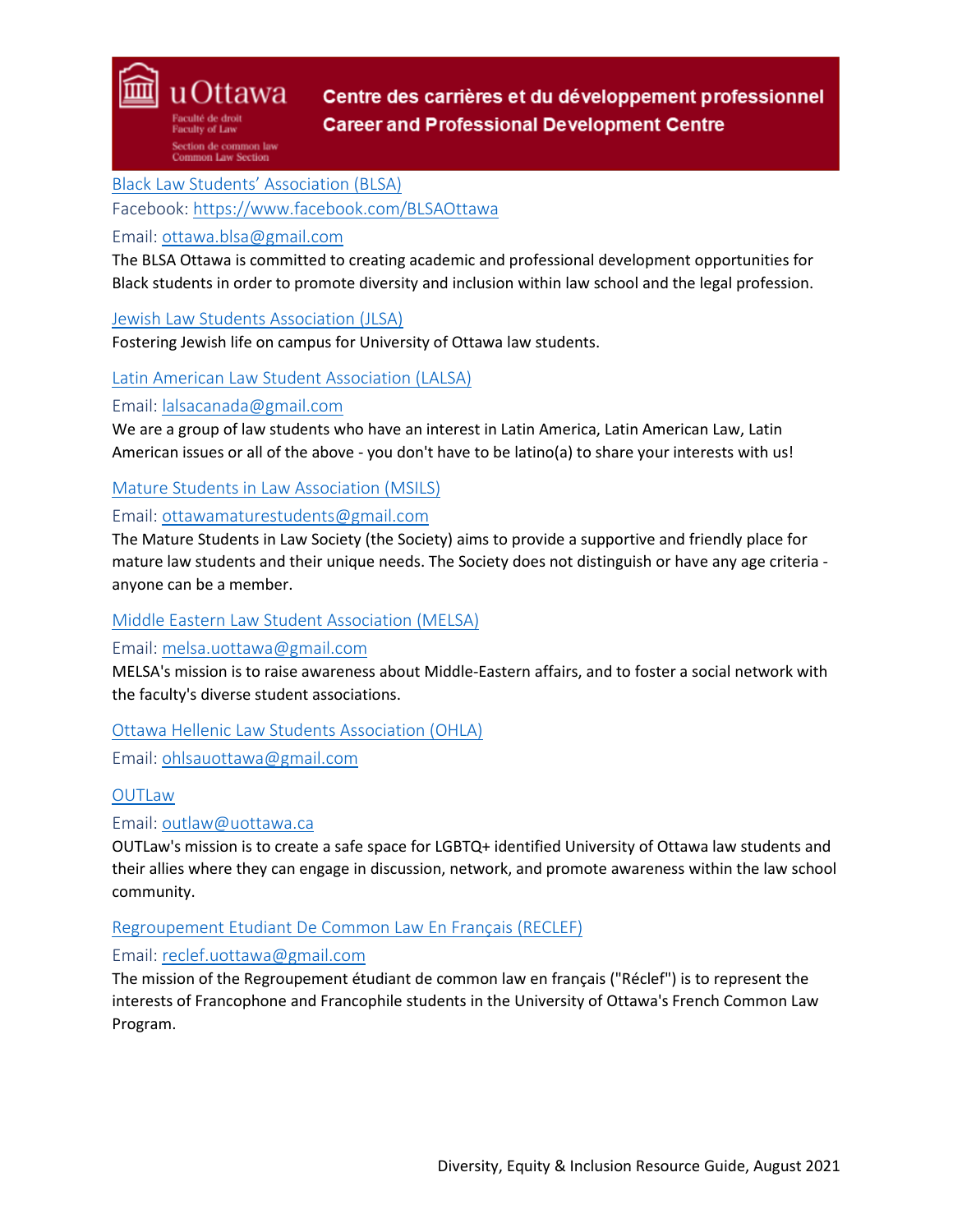ction de common law **Common Law Section** 

u Ottawa

[South Asian Law Student Association \(SALSA\)](https://www.facebook.com/salsa.ottawau)

## Email: [salsa.ottawau@gmail.com](mailto:salsa.ottawau@gmail.com)

The uOttawa South Asian Law Students Association (SALSA) is an equity-seeking group that provides support and awareness to issues on equity, diversity, and professional development affecting the South Asian community in the legal field.

[University of Ottawa Association of Women and the Law \(UOAWL\)](https://uoawl.org/)

Facebook:<https://www.facebook.com/uoawl/>

Email: [uoawl.afduo@gmail.com](mailto:uoawl.afduo@gmail.com)

We are a team of law students at the University of Ottawa committed to a future where the systemic barriers and inequities against womxn will be a thing of the past.

[University of Ottawa Law Students First Generation Network \(OLSFGN\):](https://firstgenerationnetwork.ca/get-involved/)

Email: [olsfgn@gmail.com](mailto:olsfgn@gmail.com)

Linkedin:<https://www.linkedin.com/company/olsfgn/>

We are a non-profit organization aiming to reduce barriers law students face who are first in their family to complete post-secondary education.

# [University of Ottawa Muslim Law Student Association \(MLSA\)](https://www.facebook.com/groups/37130450212/)

## Email: [muslimlaw.uottawa@gmail.com](mailto:muslimlaw.uottawa@gmail.com)

The Aim and Purpose of MLSA shall be to serve as a representative body of Muslims on campus which caters to their needs, while striving to be a vibrant, integrated and contributing body within the campus community.

# Wellness & Mental Health

Law school is stressful, the legal profession is stressful. Stress can lead to mental health issues like anxiety and depression. Because of the adversity and barriers that marginalized and underrepresented groups face, mental health issues can be even more common within these groups. Take care of yourself and seek out support when needed. The Faculty of Law, Common Law Section has their very own Mental Health and Wellness Counsellor. Here is a link to the Common Law mental health and wellness page for more information and resources: [https://commonlaw.uottawa.ca/en/students/student](https://commonlaw.uottawa.ca/en/students/student-centre/equity-and-academic-success/counselling-and-wellness)[centre/equity-and-academic-success/counselling-and-wellness](https://commonlaw.uottawa.ca/en/students/student-centre/equity-and-academic-success/counselling-and-wellness)

In conclusion, don't lose sight of who you are. All of these resources and tips can help guide you on your journey to finding employers that value you, as you are. Working in an environment where you feel supported and can be yourself is essential to your wellbeing and growth as a new legal professional.

If you know of a great resource that is not included in this list, please consider sharing it with us by emailing Chantal Riendeau at [criendea@uottawa.ca.](mailto:criendea@uottawa.ca)